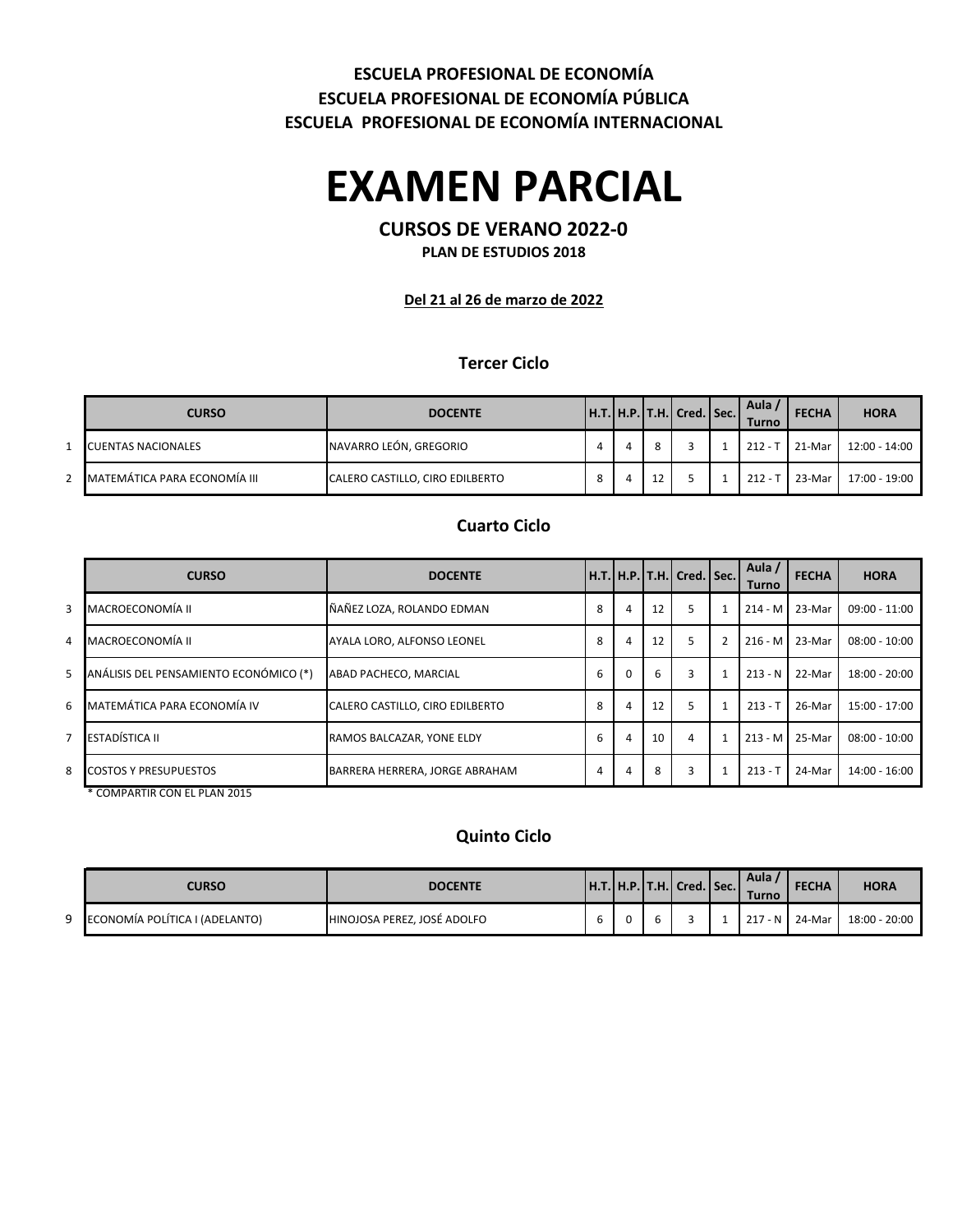### **ESCUELA PROFESIONAL DE ECONOMÍA INTERNACIONAL ESCUELA PROFESIONAL DE ECONOMÍA PÚBLICA ESCUELA PROFESIONAL DE ECONOMÍA**

# **EXAMEN PARCIAL**

## **CURSOS DE VERANO 2022-0**

**PLAN DE ESTUDIOS 2018**

**Del 21 al 26 de marzo de 2022**

### **Sexto Ciclo**

|        | <b>CURSO</b>                      | <b>DOCENTE</b>                     |   |          |    | H.T.   H.P.   T.H.   Cred.   Sec. | Aula /<br>Turno | <b>FECHA</b> | <b>HORA</b>     |
|--------|-----------------------------------|------------------------------------|---|----------|----|-----------------------------------|-----------------|--------------|-----------------|
| $10-1$ | TEORÍA DEL COMERCIO INTERNACIONAL | CASTILLO SÁENZ, RAFAEL ALAN        |   | 4        | 8  | 3                                 | $215 - N$       | 24-Mar       | 18:00 - 20:00   |
|        | 11 ECONOMÍA POLÍTICA II           | VALLADARES DIAZ, OLEG JAIME        | 6 | $\Omega$ | b  | 3                                 | $215 - N$       | 26-Mar       | $18:00 - 20:00$ |
|        | 12 ECONOMETRÍA I (*)              | <b>BUSTAMANTE ROMANI, RAFAEL</b>   | 8 | 4        | 12 |                                   | $216 - T$       | 25-Mar       | 14:00 - 16:00   |
|        | 13 ANÁLISIS FINANCIERO            | CARMEN CHOQUEHUANCA, EDGARD ELISEO | 4 | 4        | 8  | 3                                 | $215 -$         | 22-Mar       | 14:00 - 16:00   |

\* COMPARTIR CON EL PLAN 2015

### **Séptimo Ciclo**

|    | <b>CURSO</b>                                                          | <b>DOCENTE</b>                  |  | $\vert$ H.T. $\vert$ H.P. $\vert$ T.H. $\vert$ Cred. $\vert$ Sec. $\vert$ | Aula<br><b>Turno</b> | <b>FECHA</b> | <b>HORA</b>     |
|----|-----------------------------------------------------------------------|---------------------------------|--|---------------------------------------------------------------------------|----------------------|--------------|-----------------|
| 14 | ECONOMÍA DE LOS RECURSOS NATURALES Y<br>DEL MEDIO AMBIENTE (ADELANTO) | CASTAÑEDA VARAS, OMAR PRUDENCIO |  |                                                                           | 214 - N 22-Mar       |              | 18:00 - 20:00   |
|    | 15 ECONOMÍA FINANCIERA (*)                                            | LILLO PAREDES, JUAN ANTONIO     |  |                                                                           | $217 - N$            | 25-Mar       | $20:00 - 22:00$ |

\* COMPARTIR CON EL PLAN 2015

#### **Octavo Ciclo**

|    | <b>CURSO</b>                                          | <b>DOCENTE</b>                         |   |   |    | H.T.  H.P.  T.H.  Cred.   Sec. | Aula /<br>Turno | <b>FECHA</b> | <b>HORA</b>     |
|----|-------------------------------------------------------|----------------------------------------|---|---|----|--------------------------------|-----------------|--------------|-----------------|
| 16 | CRECIMIENTO ECONÓMICO                                 | AVALOS ALVARADO, ELOY EDUARDO          | ь | 4 | 10 | 4                              | $218 - N$       | 23-Mar       | 20:00 - 22:00   |
| 17 | ECONOMÍA DE LA DISTRIBUCIÓN (*)                       | AVALOS ALVARADO, ELOY EDUARDO          | 4 | 4 | 8  |                                | $218 - T$       | 24-Mar       | 13:00 - 15:00   |
| 18 | ECONOMETRÍA III                                       | ARANA LOPEZ, SARA ADELINA              | ь | 4 | 10 | 4                              | $218 - N$       | 26-Mar       | 17:00 - 19:00   |
| 19 | METODOLOGÍA DE LA INVESTIGACIÓN<br>ECONÓMICA          | BENDEZÚ JIMÉNEZ, HÉCTOR JAVIER         |   | 4 | 6  |                                | $218 - N$       | 21-Mar       | 18:00 - 20:00   |
| 20 | FORMULACIÓN Y EVALUACIÓN DE PROYECTOS<br>PRIVADOS (*) | BURGOS ZAVALETA, VICTOR FERNANDO JESÚS | b | 4 | 10 | 4                              | 218 - M         | 25-Mar       | $08:00 - 10:00$ |

(\*) COMPARTIR CON EL PLAN 2015